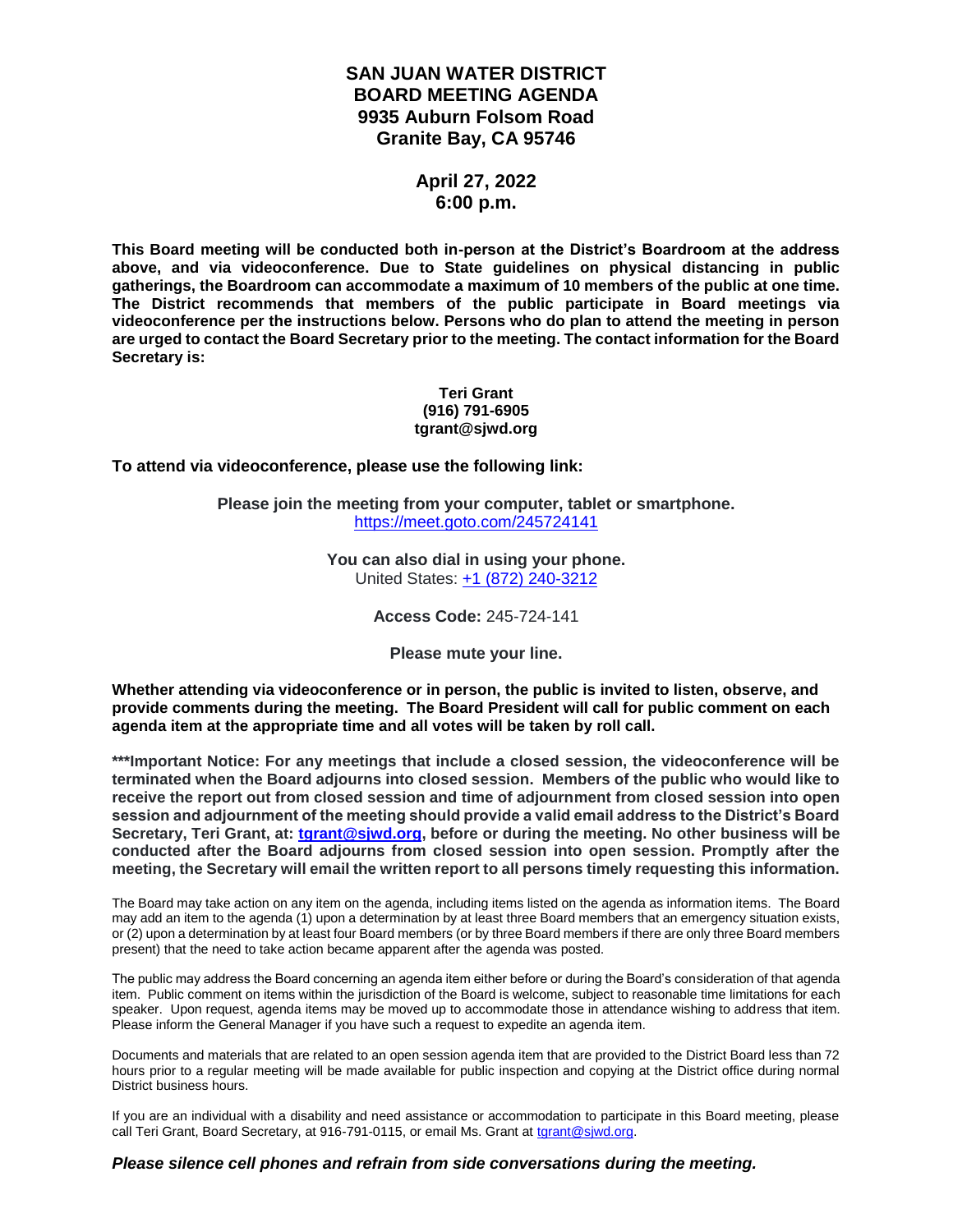# **I. ROLL CALL**

# **II. PUBLIC FORUM AND COMMENTS**

This is the opportunity for members of the public to comment on any item(s) that do not appear on the agenda. During the Public Forum, the Board may ask District staff for clarification, refer the matter to District staff or ask District staff to report back at a future meeting. The Board will not take action on any matter raised during the Public Forum, unless the Board first makes the determination to add the matter to the agenda.

### **III. CONSENT CALENDAR**

All items under the Consent Calendar are considered to be routine and will be approved by one motion. There will be no separate discussion of these items unless a member of the Board, Audience, or Staff request a specific item removed after the motion to approve the Consent Calendar.

1. Determination of State of Emergency for Remote Meetings (W & R)

*Recommendation: Declare making the Legally Required Findings to Authorize the Conduct of Remote "Telephonic" Meetings During the State of Emergency*

- 2. Minutes of the Board of Directors Meeting, March 23, 2022 (W & R) *Recommendation: Approve draft minutes*
- 3. Minutes of the Board of Directors Special Meeting, April 13, 2022 (W & R) *Recommendation: Approve draft minutes*
- 4. Rancho Del Oro Estates Development Project Pipeline Easement Grant to SJWD (R) *Recommendation: Adopt Resolution 22-08 accepting a dedicated waterline easement for a new pipeline installation to supply the Rancho Del Oro Estates development project, and authorize staff to accept and process the documents from the property owner*
- 5. Bacon Pump Facility Generator Replacement Project (R)

*Recommendation: For authorization and approval of Contract Amendment No. 3 with EETS, Inc. for Engineering services during the construction of the Bacon Pump Facility Generator Replacement Project.*

6. Capital Asset Policy Revisions (W & R) *Recommendation: Consider a motion to approve amendments to the capital Asset Policy for the San Juan Water District.*

7. Payment to Reduce Unfunded Actuarial Pension Liability (W & R) *Recommendation: Authorize staff to make a payment of \$200,000 from wholesale and retail operations to further reduce the unfunded pension liability.*

#### **IV. NEW BUSINESS**

1. Calling for General District Election on November 8, 2022 (W & R) *Candidate filing opens July 18, 2022 and closes August 12, 2022*

> *Action: Approve Resolution No. 22-09 Calling for General District Election (Sacramento County) Approve Resolution No. 22-10 Notice of Governing Board Member Election (Placer County)*

2. Material/Parts Storage Facility Project (R)

*Action: For authorization and approval to award a construction contract to Plummerbuilt, Inc. for the construction of the Material/Parts Storage Facility Project*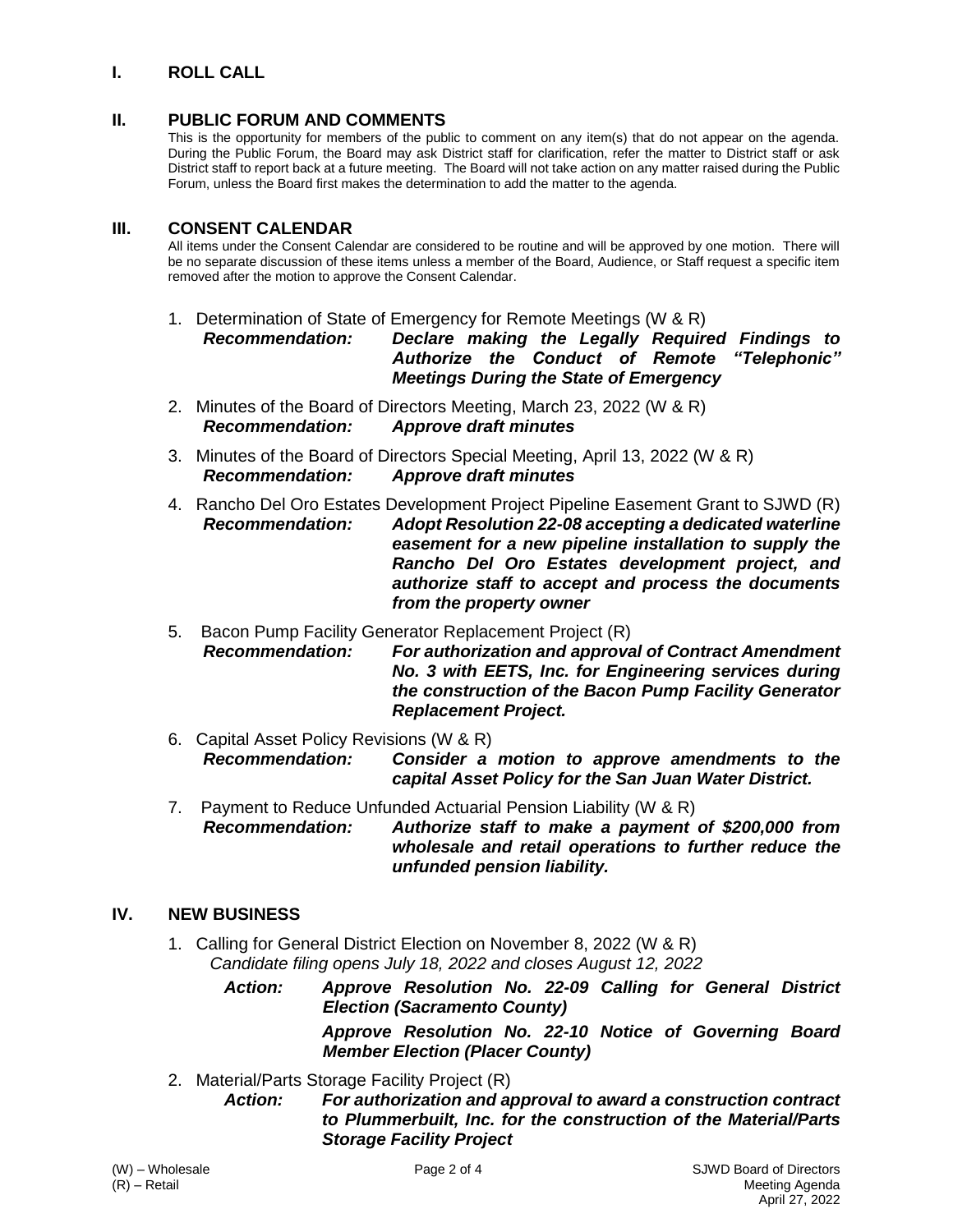3. Bacon Pump Facility Generator Replacement Project (R)

*Action: For authorization and approval to award a construction contract to Lords Electric, Inc. for the construction of the Bacon Pump Facility Generator Replacement Project*

- 4. Selection and Retention of Independent Audit firm (W & R)
	- *Action: Consider a motion to authorize staff to engage Davis Farr, LLP to perform the financial audit for the year ending June 30, 2022, with an option to extend for each of the five subsequent fiscal years.*

# **V. OLD BUSINESS**

- 1. Hinkle Reservoir Liner and Cover Replacement Project (W)
	- *Action: For authorization and approval to award a construction contract for the construction of the Hinkle Reservoir Liner and Cover Replacement Project*
- 2. Hinkle Reservoir Liner and Cover Replacement Project (W)
	- *Action: For authorization and approval to award a Professional Services Contract to Inferrera Construction Management Group, Inc. for construction management and inspection services for the Hinkle Reservoir Liner and Cover Replacement Project*
- 3. General Manager Employment Agreement (W & R) *Action: Approve an amendment to the General Manager employment agreement*
- 4. 2022 Hydrology and Operations Update (W & R) *Discussion*
- 5. FY 2021-22 Operations Plan Report Card (W & R) *Review 3 rd Quarter Progress*

# **VI. INFORMATION ITEMS**

- 1. General Manager's Report
	- 1.1 General Manager's Monthly Report (W & R) *Staff Report on District Operations*
	- 1.2 Miscellaneous District Issues and Correspondence
- 2. Director of Finance's Report
	- 2.1 Miscellaneous District Issues and Correspondence
- 3. Operations Manager's Report
	- 3.1 Miscellaneous District Issues and Correspondence
- 4. Engineering Services Manager's Report
	- 4.1 Miscellaneous District Issues and Correspondence
- 5. Legal Counsel's Report
	- 5.1 Legal Matters

# **VII. DIRECTORS' REPORTS**

- 1. Sacramento Groundwater Authority (SGA) T. Costa
- 2. Regional Water Authority (RWA) D. Rich